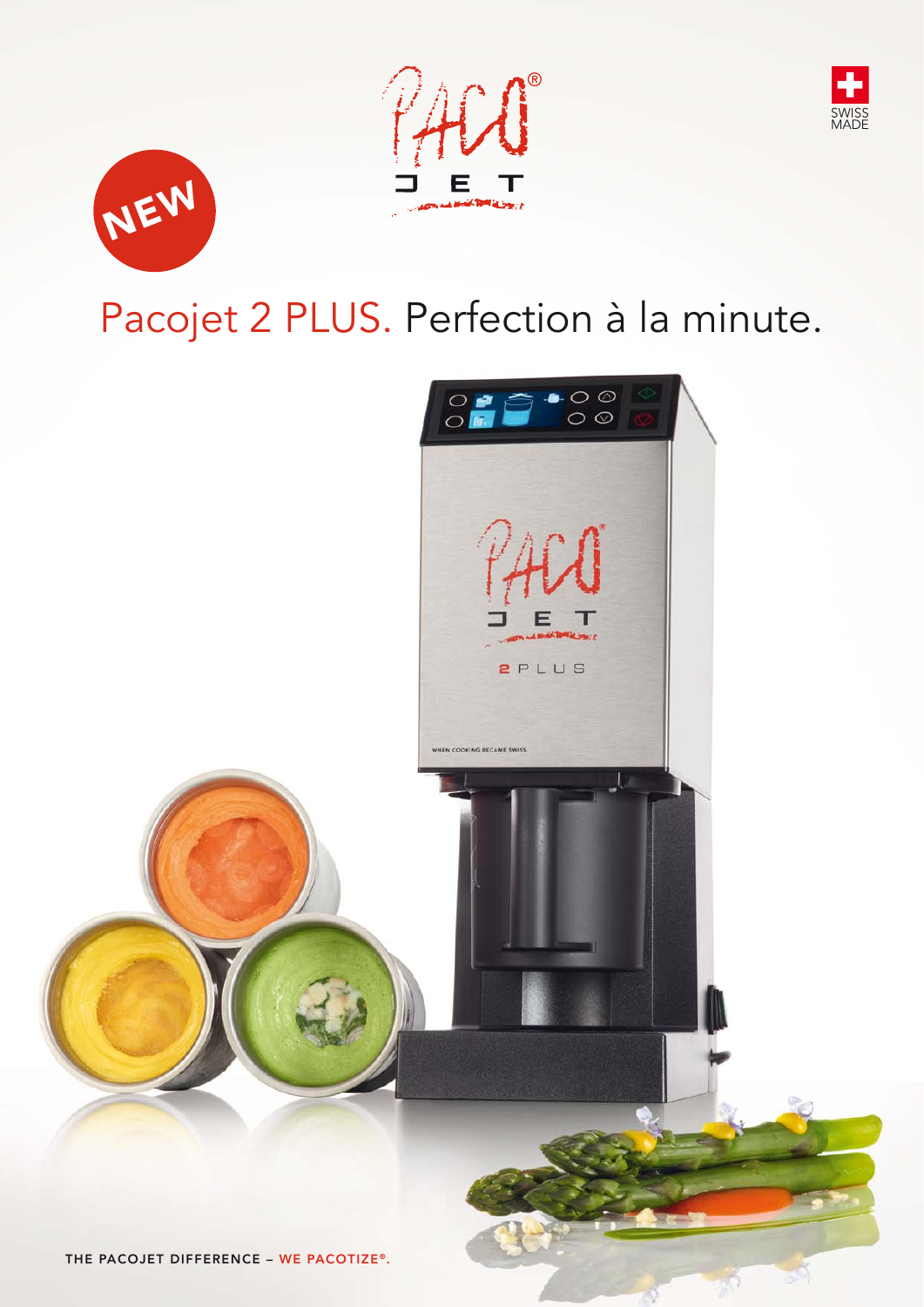

# Let your creativity take center stage!

The Pacojet 2 PLUS takes pacotizing® to a whole new level. Using the programmable automatic repeat function, recipes can be preset to pacotize® repeatedly with over-pressure. Culinary sensations are precisely produced à la minute while saving you time. Furthermore, the revolutionary new blade locking system for the "Gold-PLUS" pacotizing® blade simplifies safe handling.



#### Excellent results à la minute

The new, programmable automatic repeat function of the Pacojet 2 PLUS opens up a wide variety of creative avenues in pacotizing® consistent, exceptional results.

- Consistencies can be made even lighter and creamier. Pacotized® contents can be brought to the desired serving temperature à la minute – producing an exquisite, multi-faceted sensation in the mouth.
- Emulsions reach a new level of quality homogenous and more stable. Pastes and farces can be perfectly mixed and made even smoother.
- $\cdot$  The fresh, natural colors of the ingredients can be intensified through repeated pacotizing®.

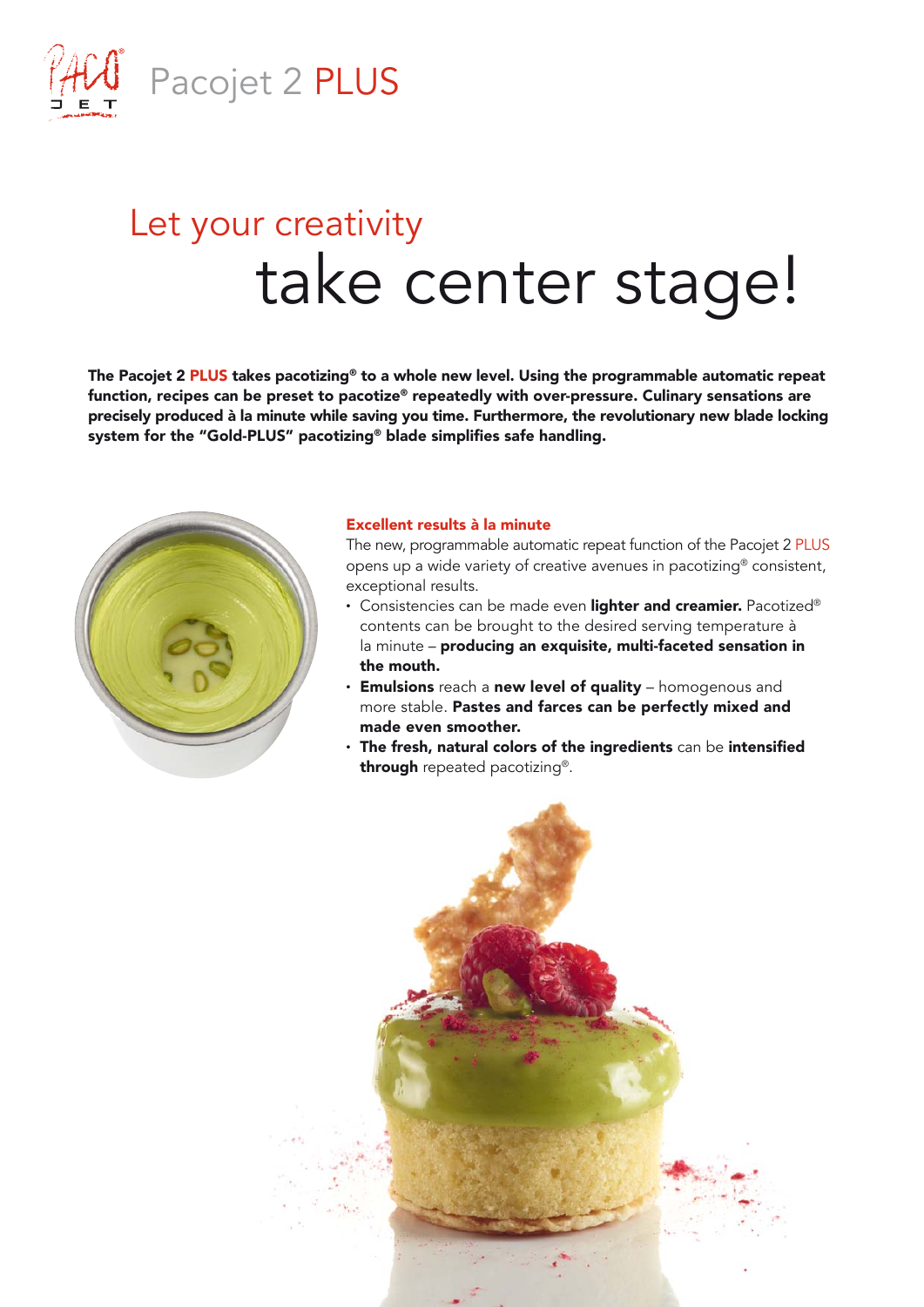

### Time savings without compromise

According to your preferences, the pacotizing® process can be repeated once or several times, either by the beaker or by individual portions - saving you valuable time.

- Refreezing between pacotizing® processes is not necessary.
- Outstanding results are produced efficiently à la minute.
- The automatic programming function of up to 9 repeats reduces workload, saving you money. Productivity and equipment utilization are optimized.







*1 x pacotizing® 5 x pacotizing® 5 x pacotizing® texture*

### Revolutionary blade locking system

The innovative new blade locking system ensures that the "Gold-PLUS" pacotizing<sup>®</sup> blade is securely anchored, even with repeated pacotizing®. The blade can be easily removed for cleaning.